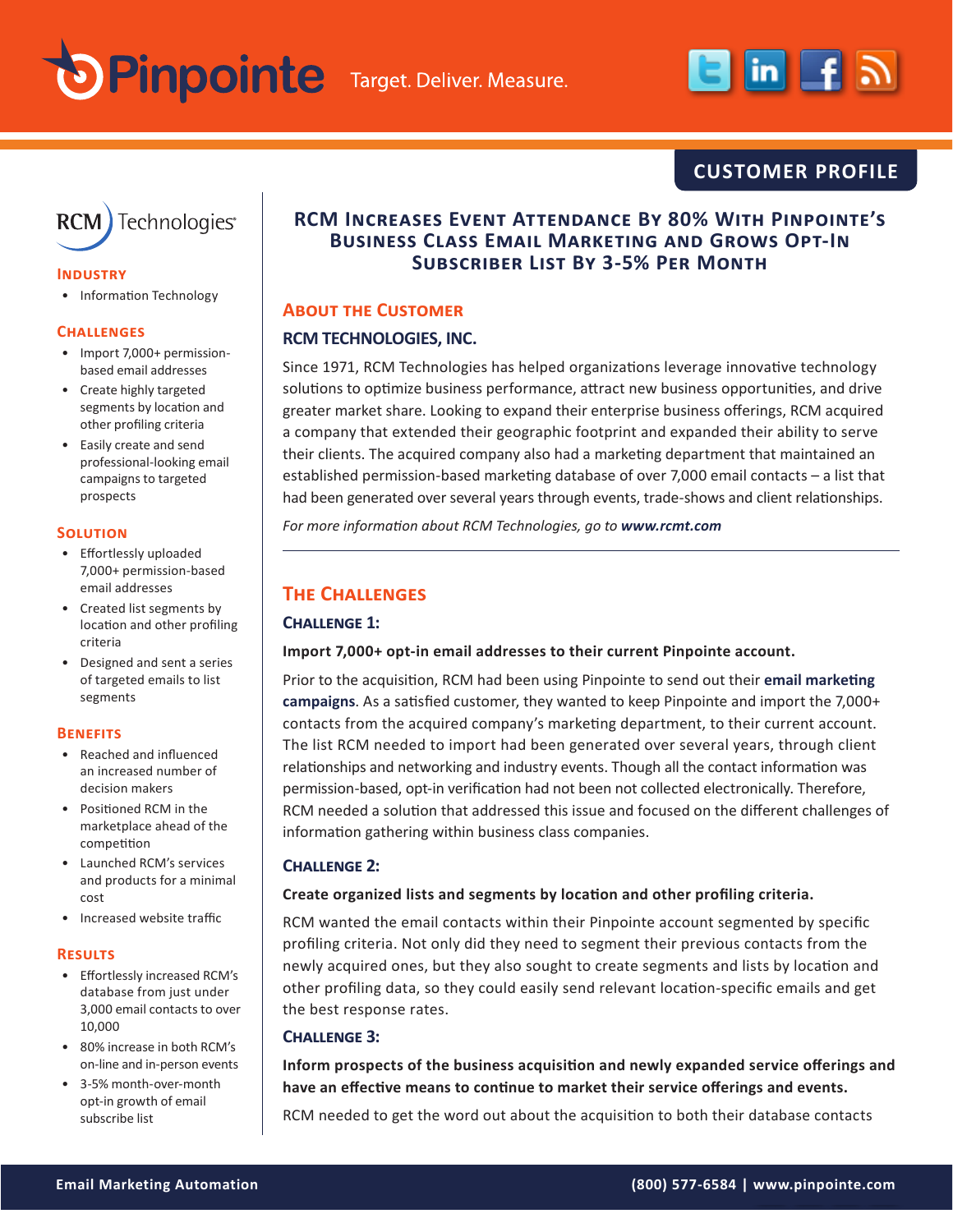

#### **Key Features Used**

- Import Wizard with Error Checking
- Email Template Library
- Trigger Campaigns
- Inbox Preview Tool
- SPAM Score Checker
- Integrated Campaign Previewer
- List Segments
- Sending Emails 'On Behalf Of' Someone
- Create Organized Lists
- Custom Profile Fields
- Tracking and Reporting
- Forward-to-a-Friend Forms
- Deliverability Overview
- Schedule Email Campaigns

**In our industry, we need an email marketing solution that addresses the challenges of business class marketing. Pinpointe understands this need and provides an easy, effective and affordable means of reaching a greater number of business decision makers through professional looking email campaigns.**"

and those of the company they acquired. They sought to do this in a series of targeted emails and subsequently continue to send out email campaigns, which marketed their events and service offerings.

#### **The Pinpointe Solution**

Most email service providers require electronic opt-in verification of recipients on an email marketing list. Understanding that a significant amount of business class prospecting is done through networking and industry events, Pinpointe doesn't require customers who are importing their preliminary list of opt-in contacts to send an initial campaign requesting that contacts 're-opt in' to their lists before campaigns can be sent. Customers can import permission-based, opt-in contacts into their account if they were obtained from valid company events and/or co-registration and lead generation programs. Therefore, with just a few clicks RCM was able to utilize **[Pinpointe's List Wizard](http://www.pinpointe.com/products/product-tour/import-export-prospects)**, and within a matter of minutes they had uploaded a CSV (Comma Separated Value) file of all 7,000+ newly acquired opt-in contacts. Each field in the CSV spreadsheet was effortlessly mapped and loaded, while Pinpointe's system removed and/or fixed duplications, errors, typos and incorrectly formatted data.

Once all the contacts were accurately loaded in to the Pinpointe system, RCM created **[targeted email segments](http://www.pinpointe.com/products/product-tour/create-profile-segments)** and organized lists by location and other defining data within selected fields. After the segments and lists were set up, RCM was able to send email campaigns to targeted groups. For an example, RCM sent an email notification about the acquisition to the segment of newly acquired emails. The email campaign was branded and sent under the acquired company's name, sent on behalf of a person's name recognized by the recipients, and informed them that they would now be receiving emails from RCM. It also included the option to opt out to from emails sent from RCM.

Recipients on RCM's previous contact list received a different email campaign regarding the acquisition, which focused more on RCM's newly extended offerings and upcoming events.

## **The Benefits**

After an effortless data import, RCM increased their database from just under 3,000 email contacts to over 10,000 prospects. They now had a sizable nation-wide database of contacts, segmented and broken down into targeted email lists. This allowed them to aggressively market their services and events to prospects using professional-looking, spam-compliant email campaigns.

The email campaigns RCM sent through Pinpointe:

- Reached and influenced a greater numbers decision makers, prompting them to attend RCM-led events, which in turn generated sales leads
- Positioned RCM in the marketplace ahead of the competition and kept RCM top-of mind
- Gave RCM a means to launch their services and products for a minimal cost
- Drove prospects to the RCM web site
- Allowed access to a greater number of potential clients
- Made instant, on-click responses simple and actionable

Marketing Manager RCM Technologies

 $\mathsf{in}$